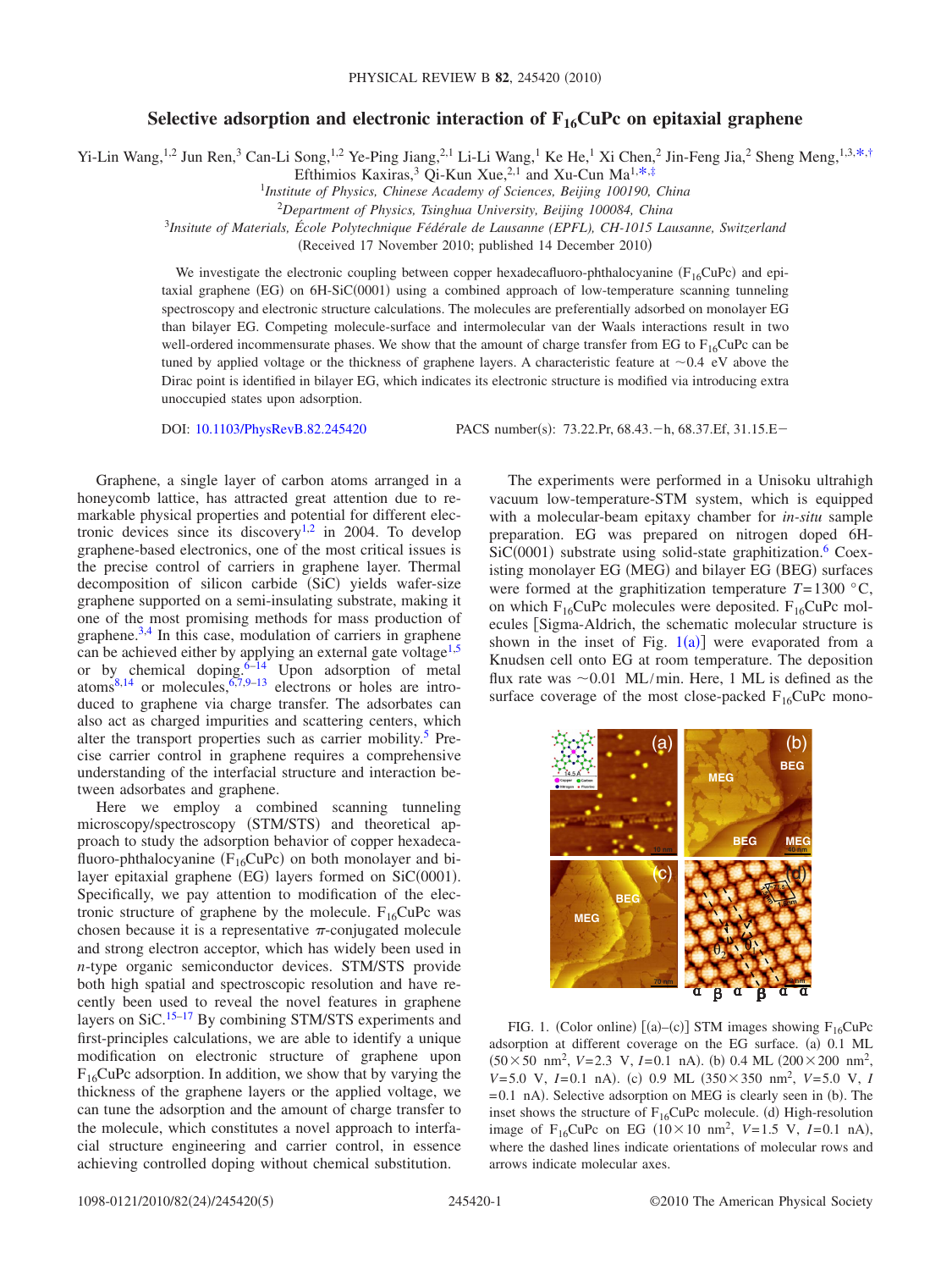<span id="page-1-0"></span>

FIG. 2. (Color online) (a) Representative  $dI/dV$  curves on MEG (lower) and BEG (upper), the arrow marks the Dirac point of BEG. The tunneling junction is set at  $V=0.3$  V and  $I=0.1$  nA. The curves are vertically shifted for clarity. The insets show atomic-resolution images  $(2 \times 2 \text{ nm}^2)$  of MEG and BEG, respectively. (b) LDOS map of the EG surface at *V*=0.03 V. (c) STS spectra performed on F<sub>16</sub>CuPc molecules adsorbed on MEG (lower) and BEG (upper), respectively. The tunneling junction is set at  $V=1.0$  V and  $I=0.1$  nA. The inset is the calculated LDOS on  $F_{16}$ CuPc. Spectra are vertically displaced for clarity.

layer  $(10^{13} \text{ molecules/cm}^2)$ . STM measurement was performed at 4.8 K in the constant current mode using electrochemically etched polycrystalline W tips. The STS spectra were acquired using standard lock-in technique with a bias modulation of  $20 \text{ mV (r.m.s.)}$  at  $987.5 \text{ HZ.}$ 

The first-principles calculations were performed within the framework of density functional theory (DFT) as imple-mented in the SIESTA CODE.<sup>[18](#page-4-16)</sup> We use pseudopotentials of the Troullier-Martins type, the local-density approximation and hybrid Heyd-Scuseria-Ernzerhof (HSE) functional for exchange-correlation energy, and a local basis set of double  $\zeta$ polarized orbitals (13 orbitals for C, N, F, and O). An auxiliary real-space grid equivalent to a plane-wave cutoff of 120 Ry and *k*-point mesh of  $(8 \times 8 \times 1)$  in Monkhorst-Pack sampling is employed and spin polarization is included whenever necessary. Basis-set superposition errors are excluded in relative energies. The atomic structure is considered fully relaxed when the magnitude of forces on every atom is smaller than  $0.04$  eV/Å.

Figure [1](#page-0-0) shows the adsorption behavior of  $F_{16}CuPc$  on EG from submonolayer to full coverage. Preferential nucleation at lower step edges is clearly noted [Fig.  $1(a)$  $1(a)$ ], indicating a van der Waals-type  $F_{16}CuPc$ -EG interaction and appreciable diffusion of the molecules at room temperature. Upon completion of step edges by  $F_{16}CuPc$ , random nucleation and growth of two-dimensional (2D) islands on terrace are observed when the coverage increases to 0.4 ML, as shown in Fig.  $1(b)$  $1(b)$ . The random nucleation eventually leads to a multidomain self-assembled monolayer at  $0.9$  ML [see Fig. [1](#page-0-0)(c)]. In the high-resolution STM image [Fig.  $1(d)$  $1(d)$ ], which is zoomed in from the self-assembled monolayer, each molecule is imaged as a four-lobe structure, which is in agreement with its molecular structure in Fig.  $1(a)$  $1(a)$ . The observation indicates that the  $F_{16}CuPc$  molecule adopts a flat configuration with the  $\pi$ -plane parallel to the surface. The close-packing direction is aligned roughly with the C-C bond directions of the graphene substrate. The adsorbed molecules take primarily two orientations, denoted as  $\alpha$  and  $\beta$  orientation, respectively [Fig.  $1(d)$  $1(d)$ ]. The ordering of differently oriented molecules leads to two distinct molecular rows [see the dashed lines in Fig.  $1(d)$  $1(d)$ ], and the self-assembled monolayer is thus composed of alternatively arranged  $\alpha$  and  $\beta$  rows (called as  $\alpha\beta$  phase hereafter). Similar structure was observed for  $F_{16}CuPc$  on highly oriented pyrolytic graphite.<sup>19</sup> A

major difference is that in the latter case, more molecules have the same  $\alpha$  orientation (called as  $\alpha\alpha$  phase hereafter). As a result, the resulted molecular density is higher  $(0.946 \text{ molecules/mm}^2)$  compared to the present case  $(0.874 \text{ molecules/mm}^2)$ . The lower density in this study implies a larger amount of charge transfer occurring between molecules and the surface.

In spite of the weak interaction between  $F_{16}CuPc$  and EG, the formation of multidomain monolayer implies that the diffusion is limited. Our first-principles calculations show that the diffusion barrier of  $F_{16}CuPc$  on MEG is  $\sim 0.2$  eV. More interestingly, there is an evidenced selective adsorption be-havior. As shown in Fig. [1](#page-0-0)(b), ordered molecular islands are formed and randomly dispersed over certain terraces, while the other terraces are completely free of molecules. The STM images obtained from areas beneath molecular islands (molecules can be removed by scanning at low bias) show strong features of MEG while bare terraces without molecule adsorption can be identified as BEG. When the surface of MEG is fully covered by increasing the coverage, the molecules eventually start to occupy the BEG surface as well. Clearly, this is not a kinetics-limited phenomenon. As discussed below, the selective adsorption arises from a subtle difference in the electronic structures of MEG and BEG.

In STS, the *dI*/*dV* spectrum measures the local electronic density of states (LDOS). In Fig.  $2(a)$  $2(a)$ , we show the  $dI/dV$ curves of both MEG and BEG, together with their highresolution STM images [see the insert]. The *dI*/*dV* curves were obtained by averaging the spectra over more than fifty locations. The carbon-rich buffer layer with a  $(6 \times 6)$  superstructure shows up in both STM images, and MEG exhibits a rougher surface.<sup>17</sup> The  $\sim$ 130 meV gap centered at 0 V (the Fermi energy,  $E_F$ <sup>[16](#page-4-18)</sup> which originates from the phononmediated inelastic tunneling process and agrees with the previous study, $20$  indicates MEG is supported on the buffer layer via weak van der Waals forces. The Dirac point [E<sub>D</sub>, indicated by the arrow in Fig.  $2(a)$  $2(a)$ ] of BEG is located at  $390 \pm 15$  meV below  $E_F$ . Due to the contribution of the buffer layer to the tunneling current, the  $E<sub>D</sub>$  of MEG is nearly invisible with a small dip at  $-550$  meV. According to previous Angle-resolved Photoemission Spectroscopy (ARPES) results that the  $E<sub>D</sub>$  of MEG is 140 meV lower than that of BEG,<sup>21</sup> the  $E_D$  of MEG is estimated to be  $\sim$  550 meV below  $E_F$ . These values are more consistent with ARPES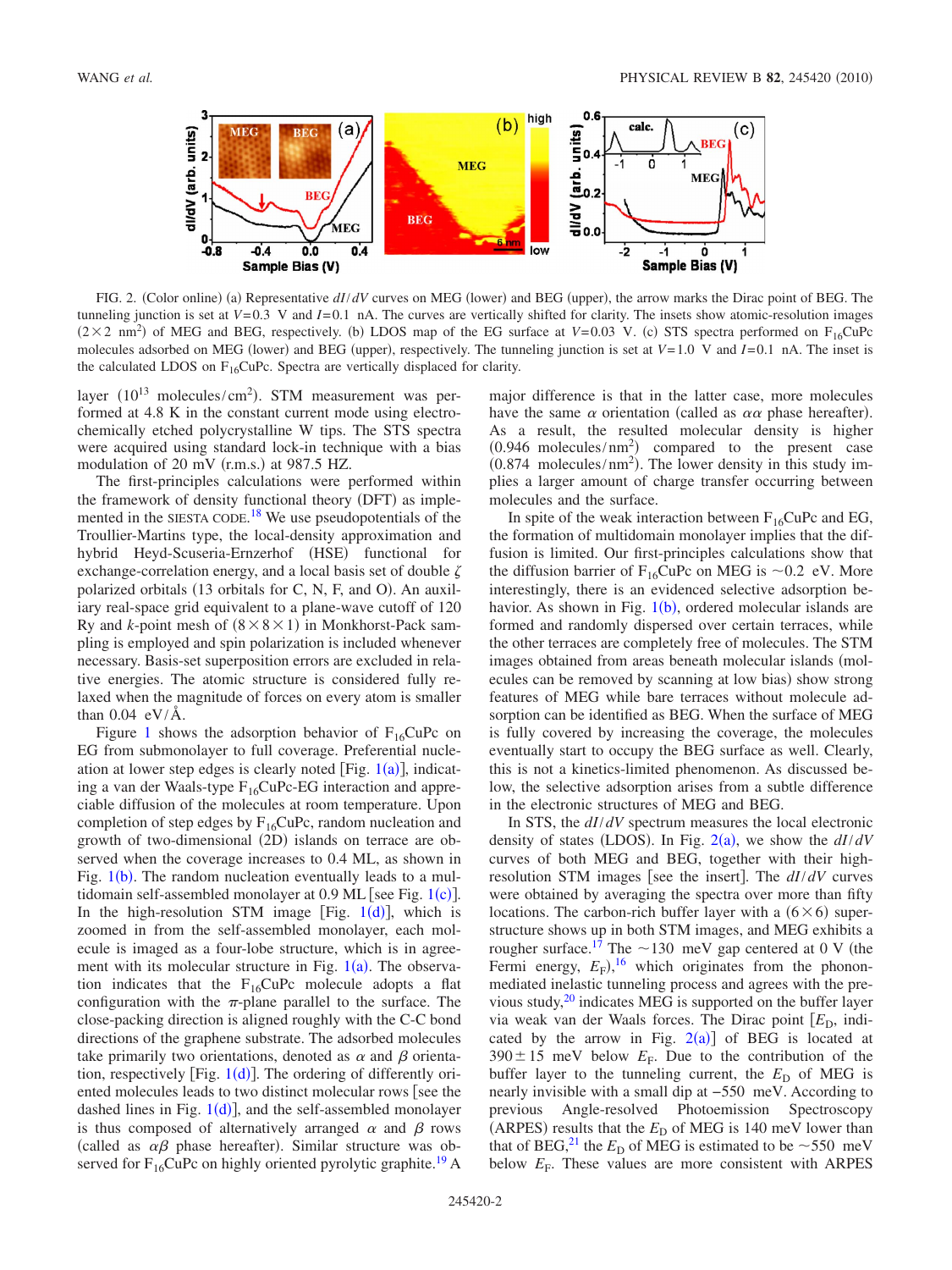measurements (-300 meV and -440 meV for BEG and MEG, respectively<sup>21</sup>) if the photon energy of 67 meV in inelastic tunneling processes is removed from STS values. $20$ However, the precise location of  $E<sub>D</sub>$  is not a focus of this paper and does not alter our main findings. The shifting toward the Fermi energy with increasing thickness is also con-sistent with other experiments.<sup>17[,21](#page-4-20)[,22](#page-4-21)</sup> We then carried out  $dI/dV$  mapping,<sup>23</sup> which measures the total LDOS. The result is shown in Fig.  $2(b)$  $2(b)$ , from which we can clearly see that the LDOS of MEG is higher than that of BEG. The LDOS difference between MEG and BEG arises from the different amount of charge transfer. The EG/SiC is *n*-type doped due to charge transfer from the interface.<sup>21</sup> Because of the small interlayer screening length  $(< 1.4$  Å), the charge densities in top layer of BEG is much smaller than that of MEG.

Similar adsorption behavior has been observed when depositing CoPc molecules on Pb film surfaces. Adsorption sequence has one-to-one correspondence to the quantum-sizeeffect modulated LDOS near  $E_F$  (details in Ref. [23](#page-4-22)). The  $F_{16}CuPc$  molecule studied here is similar to CoPc in the structure and properties, implying the selective adsorption can occur on both Pb and graphene surfaces. We found again that higher LDOS near  $E_F$  corresponds to earlier adsorption sequence. Our first-principles calculations show that the adsorption energy of  $F_{16}CuPc$  on MEG and BEG is 2.3 eV and 2.0 eV, respectively. The energy difference (0.3 eV), together with the small diffusion barrier  $(0.2 \text{ eV})$ , can well explain the observed selective adsorption as shown in Fig. [1.](#page-0-0)

To understand the ordered structures, we carried out modeling of the adsorption system with first-principles DFT calculations. Supercells containing one (for the  $\alpha\alpha$  phase) or two (for the  $\alpha\beta$  phase) F<sub>16</sub>CuPc molecules on isolated graphene are used with periodic boundary conditions. We considered both neutral and charged systems; the latter is invoked to model the interfacial charge transfer from the SiC substrate. For MEG and BEG,  $E_F$  is approximately 0.6 eV and 0.4 eV above  $E<sub>D</sub>$ , respectively. From our first-principles calculations, this corresponds to a total charge of 0.01*e* and 0.005*e* per carbon atom. According to the unit-cell size  $(15.0 \times 16.0 \text{ Å}^2 \text{ with a vector angle of } 71.5^{\circ}) \text{ in Fig. 1(d), an}$  $(15.0 \times 16.0 \text{ Å}^2 \text{ with a vector angle of } 71.5^{\circ}) \text{ in Fig. 1(d), an}$  $(15.0 \times 16.0 \text{ Å}^2 \text{ with a vector angle of } 71.5^{\circ}) \text{ in Fig. 1(d), an}$ incommensurate overlayer (or a commensurate layer with a very large unit cell) forms on the graphene. The modeling reveals that the best matching supercell is  $(4,3) \times (3,4)$ , and the corresponding unit-cell size is 14.961 Å with a vector angle of 69.4°. In the following, we use this model for the  $\alpha\alpha$  phase while  $(4,3) \times (6,8)$  for the  $\alpha\beta$  phase.

Our calculations show that two phases have nearly identical formation energies, and that the  $\alpha\alpha$  phase is only slightly favored by 0.1 eV per molecule. However, the intermolecular interaction differs significantly: it is attractive (  $-0.27$  eV) in the  $\alpha\alpha$  phase but repulsive (+0.23 eV) in the  $\alpha\beta$  phase in the chosen unit cell. To reflect the real dimension in experiment [Fig.  $1(d)$  $1(d)$ ], we expanded one of the cell vectors of the molecular layer by itself by 1 Å; this is a useful approach in dealing with interactions within a layer which is incommensurate with the substrate, as shown in Ref. [24.](#page-4-23) With this change the intermolecular interaction in both  $\alpha\alpha$  and  $\alpha\beta$  phases becomes attractive (~0.5–0.7 eV). More importantly, the  $\alpha\beta$  phase is found to be more energetically favored by 0.22 eV than the  $\alpha\alpha$  phase, in agreement with experiment. Our calculations for a smaller or larger expansion of the molecular layer cell vector give the same trend. Therefore, it is a delicate balance between  $F_{16}CuPc-EG$  interaction and the intermolecular attraction that gives rise to the observed  $\alpha\beta$  phase.

The STS of  $F_{16}CuPc$  molecules adsorbed on MEG and BEG, shown in Fig.  $2(c)$  $2(c)$ , provide valuable insight to the electronic interaction between the molecule and EG. The lowest unoccupied molecular orbitals (LUMOs) of  $F_{16}CuPc$ exhibit distinct features on both MEG and BEG. For example, on MEG, in addition to the sharp peak at 0.44 eV three to four resonancelike peaks evenly separated by  $\sim$ 0.2 eV show up at higher energies, which will be discussed later. Another significant feature in Fig.  $2(c)$  $2(c)$  is that the LUMOs of  $F_{16}$ CuPc on MEG shift by 0.17 eV toward  $E_F$ compared to that on BEG, implying that the charge transfer occurs between  $F_{16}CuPc$  and EG. Our DFT calculations indicate that the LUMOs of  $F_{16}CuPc$  remains constant with respect to  $E<sub>D</sub>$  for both MEG and BEG. However, the  $E<sub>F</sub>$  is shifted by  $0.2$  eV toward  $E<sub>D</sub>$  from MEG to BEG, which can account for the upshift of 0.17 eV of LUMOs with respect to  $E_F$  in BEG [Fig. [2](#page-1-0)(c)].

Figure [3](#page-3-0) displays the calculated electron densities. From corresponding DOS plots we find that the HOMOs and LU-MOs are located at  $\sim$ 1.2 eV below and  $\sim$ 0.4 eV above  $E_F$ , respectively, yielding an energy gap of  $\sim$  1.6 eV [Fig. [2](#page-1-0)(c)]. We find that for neutral systems the  $E_F$  is 40 meV below the  $E_D$  of graphene and the LUMOs of  $F_{16}CuPc$  are partially occupied, indicating a charge-transfer effect. From electrondensity differences induced by  $F_{16}CuPc$  adsorption in Figs.  $3(a)$  $3(a)$ [–3](#page-3-0)(c), it is clear that the  $p<sub>z</sub>$  orbitals of both graphene and the molecule are mainly involved in the strong  $\pi\pi$  interaction. Integrating the charge-density difference along the surface normal to the graphene plane shows a net charge transfer of approximately 0.1*e* from graphene to molecule [Fig.  $3(d)$  $3(d)$ , which is mainly distributed around the central Cu atom and the F-substitutional phenyl rings on the perimeter of the molecule. It leads to an electron depletion in  $p<sub>z</sub>$  orbitals and a charge accumulation in  $\sigma^*$  orbitals of the base plane of graphene (especially beneath the phenyl rings). When the system is negatively charged by  $0.4e(0.8e)$  to reflect the effect of SiC substrate on BEG (MEG), the net charge transfer will increase to  $0.32e(0.57e)$  by the same analysis [Fig. [3](#page-3-0)(e)]. In contrast, the positively charged graphene by 0.4*e* will introduce opposite electron transfer of 0.06*e* from  $F_{16}$ CuPc to graphene [Fig. [3](#page-3-0)(e)]. This provides a convenient way to control molecule-graphene charge transfer by applying bias on graphene (charging effect) or even by simply changing the thickness of EG. Thus, we have demonstrated not only selective molecular adsorption on graphene, but also that electronic couplings can be tailored through this approach, which is of critical importance for surface patterning, carrier control, and nanoelectronics. The resulting STM im-ages simulated from DFT (Fig. [3](#page-3-0)) are in great agreement with the experiment [Fig. [1](#page-0-0)(d)]. Hence, the  $\pi$ -orbital hybridization and charge-transfer account for the main character of the  $F_{16}CuPc$ -graphene interaction.

Our calculations reveal that the  $F_{16}CuPc$  LUMOs have four degenerate molecular orbitals (two spin-up and two spin-down), and a spin-down orbital which is 0.7 eV higher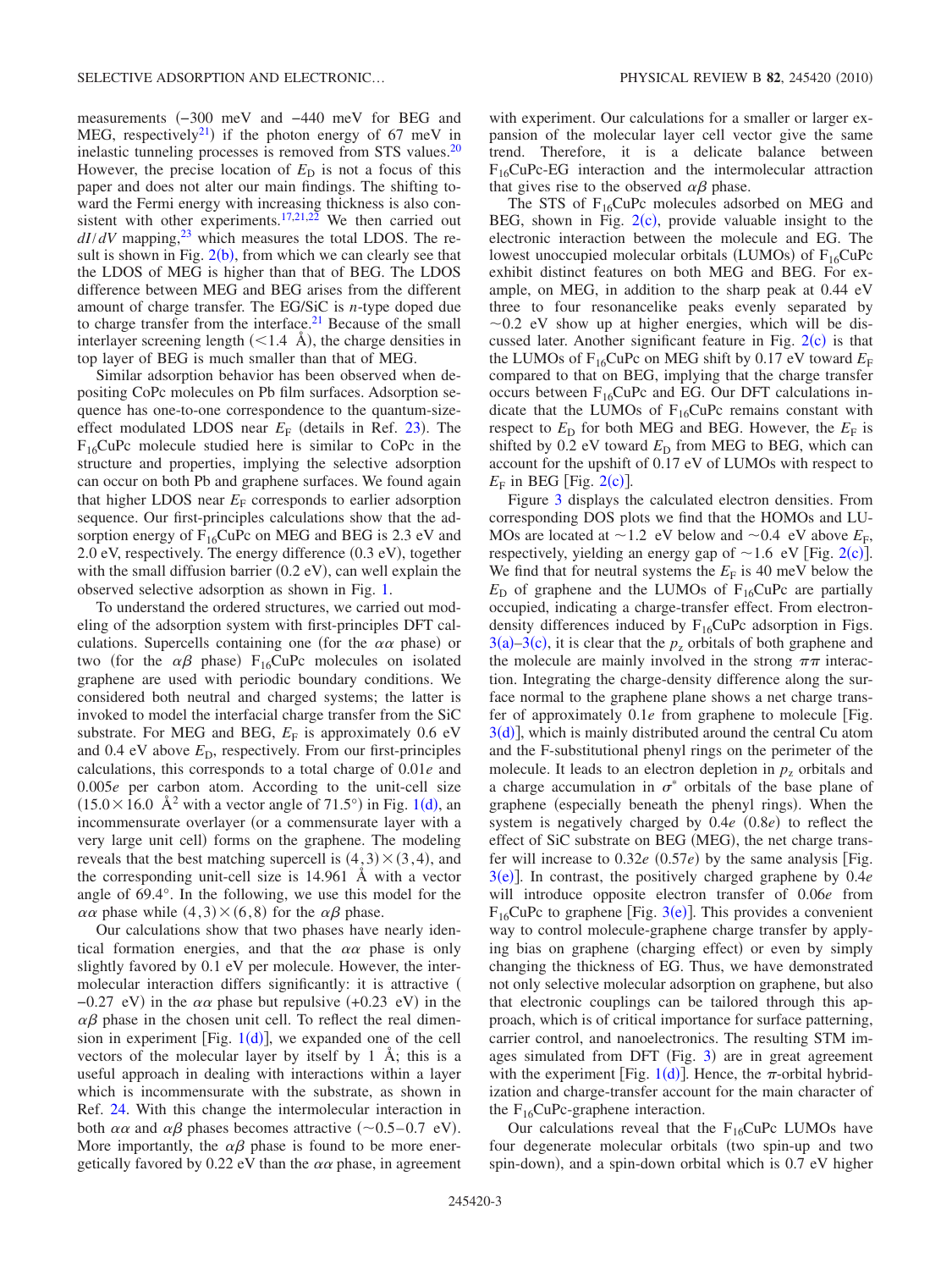<span id="page-3-0"></span>

FIG. 3. (Color online) Upper panels: simulated STM images for the occupied HOMO states (left) and the unoccupied LUMO states  $(right)$ . Lower panels:  $[(a)$  and  $(b)]$  top view and  $(c)$  side view of the charge-density difference upon  $F_{16}CuPc$  adsorption on graphene at contour levels of  $\pm 0.003$  *e*/Å<sup>3</sup>. The blue/black and red/gray clouds correspond to regions with electron accumulation and depletion, respectively. (d) The plane-averaged charge-density difference along the surface-normal direction of graphene for the neutral system (black line) and a system charged by -0.4*e* (gray line). Horizontal dashed lines indicate the position of graphene layer and  $F_{16}$ CuPc. (e) The amount of electron transfer from graphene to F16CuPc as a function of applied bias V on graphene. Cases at *V*  $=0.39$  V and 0.55 V correspond to BEG  $(n=2)$  and MEG  $(n=1)$ , respectively, where *n* is the number of graphene layers on SiC.

in energy [Fig.  $2(c)$  $2(c)$ ]. The latter may correspond to the peak at 1.09 eV in STS. As for the multipeak STS spectra, we can first rule out the following possibilities: (i)  $F_{16}CuPc$  anions, which have charges  $\geq -1$ , do not give rise to a similar pattern in LUMO energies. (ii) 2D free electron proposed in Ref. [25](#page-4-24) is not applicable since the energy splitting will be smaller than 30 meV for a molecular island with diameters of >20 nm. (iii) From band-structure calculations, dispersion of the flat LUMO bands is  $\leq 0.1$  eV even the F<sub>16</sub>CuPc lattice is compressed/expanded by as much as 10%. The lattice compression/expansion cannot account for the STS data. (iv) Different molecular orientations can also give rise to a splitting. But it is usually smaller than 0.1 eV. We therefore

<span id="page-3-1"></span>

FIG. 4. (Color online) (a) STS spectra obtained on clean BEG (black line) and on the points (A–C) approaching the molecular island boundary. The corresponding STM image is shown in the inset  $(20 \times 10 \text{ nm}^2, V=2.2 \text{ V}, I=0.1 \text{ nA})$ . All spectra are obtained at the tunneling junctions at *V*=0.3 V and *I*=0.1 nA. The spectra are offset vertically for clarity. (b) Calculated DOS for isolated graphene (black curve) and for graphene in the  $F_{16}CuPc/graphene$ system (pink/gray curve). Theoretical curves have been shifted by aligning the Dirac point  $(E_D,$  dashed line) to that measured by STS.

speculate that the additional features in STS come from local molecular vibrations excited by the tunneling current, particularly the C-N-C stretching, which has an energy of 0.191 eV.<sup>26</sup> Vibrational excitations at  $\sim 61-104$  meV were indeed observed in the STS measurement of similar molecule— CuPc on  $Al_2O_3/NiAl$  (110).<sup>[27](#page-4-26)</sup>

Our study also reveals a prominent modification of the electronic states of EG by  $F_{16}CuPc$  molecule. The series of  $dI/dV$  curves shown in Fig.  $4(a)$  $4(a)$  were obtained at three different locations (A, B, and C) on BEG near an  $F_{16}CuPc$ island [see the insert STM image]. For comparison, the  $dI/dV$  spectra (the black curve) of the bare BEG is also shown. The  $E<sub>D</sub>$  of BEG does not show any noticeable change [see the dashed line]. It is not surprising because the electron depletion region in graphene is centered around the molecule and the charge transfer is small  $(0.3e)$ . Due to screening effect, the charge-density change near the molecule is too small to induce obvious shift in  $E<sub>D</sub>$ . A new observation is the peak near the  $E_F$  at the location very close to the island edge (curve C). To understand the origin of this peak, we compare the DOS of bare graphene with that of the present system in Fig.  $4(b)$  $4(b)$ . The DOS of graphene is greatly changed upon  $F_{16}$ CuPc adsorption: the major peak at 2.3 eV below  $E_D$  is significantly reduced and more states show up at 1.8 eV below  $E<sub>D</sub>$  (not shown). In addition, a small feature shows up at  $\sim$ 0.4 eV above  $E<sub>D</sub>$ , which agrees well with the new peak in Fig.  $4(a)$  $4(a)$ . This result indicates that the electronic states of graphene are modified upon  $F_{16}CuPc$  adsorption, which destabilizes  $p<sub>z</sub>$  bonding states and introduces extra unoccupied states, consistent with the charge-density analysis in Fig.  $3(b)$  $3(b)$ . According to Fig.  $4(a)$  $4(a)$ , the charge depleted area in BEG